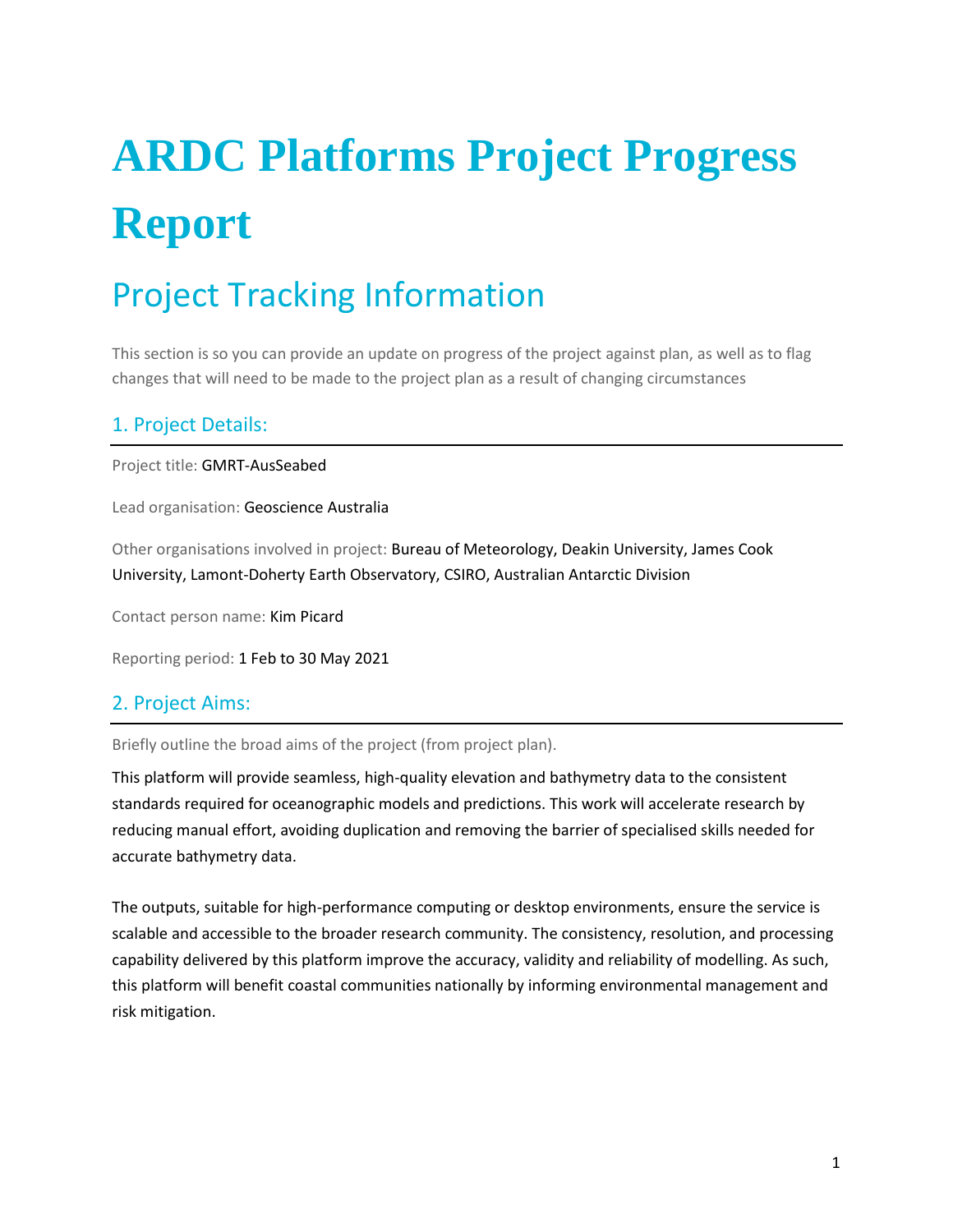# 3. Summary of Project Expenditure:

Provide details of the budgeted and actual expenditure in the reporting period. This should be consistent with your project plan, or the reasons for adjustment listed. Feel free to provide as a **spreadsheet** if you wish. Note: partner co-investment will be reported in the Annual Financial Statement, and is not required in this progress report.

\*Note that the Description of expenditure has been modified from the original project plan. The Project management cost have been separated from Component 3 to ease tracking of expenditure

| <b>Description of expenditure</b>                                   | <b>Budgeted expenditure of ARDC</b><br>investment | <b>Actual expenditure of ARDC</b><br>investment |
|---------------------------------------------------------------------|---------------------------------------------------|-------------------------------------------------|
| Component 1: End-user analysis and<br>platform requirements setting | \$73.421                                          | \$23,368                                        |
| <b>Component 2: Bathymetry subset</b><br>dataset                    | \$53,202                                          | \$0                                             |
| Component 3: GMRT adoption and<br><b>Expansion</b>                  | \$199,203                                         | \$9,210                                         |
| <b>Project Management*</b>                                          | 51.880                                            | \$12,207                                        |
| Total                                                               | 377.707                                           | \$54,785                                        |

### 4. Progress Against Project Milestones and Deliverables:

Update progress of project milestones and deliverables in the table below **or in a spreadsheet** if preferred:

| <b>Milestone/Deliverable</b>                           | Details of progress (include links to relevant<br>documentation)                                                                                                                            | Due date<br>(highlight if<br>this has<br>changed) | <b>Status</b>      |
|--------------------------------------------------------|---------------------------------------------------------------------------------------------------------------------------------------------------------------------------------------------|---------------------------------------------------|--------------------|
| <b>Contract MS2 Project Plan Approved</b>              | Project plan has been delivered and approved                                                                                                                                                | 28/04/2021                                        | Complete           |
| MS1: End-user platform requirements<br>survey          | Survey was created and sent to 800 people in Jan<br>2021. 95 responses were received.                                                                                                       | 05/03/2021                                        | Complete           |
|                                                        | A summary of the results was assessed by the<br>technical team on 4/3/21 to identify gaps in the<br>survey and seek further clarification for defining<br>requirements. Gaps were addressed |                                                   |                    |
| MS2: End-user platforms requirements<br>report         | Material is ready and drafting of the report<br>underway.                                                                                                                                   | 16/07/2021                                        | In progress        |
| MS3: Platform data requirements and<br>design report   | Planning & hosting for workshop #1 (24 May)<br>completed                                                                                                                                    | 27/07/2021                                        | In progress        |
|                                                        | Planning for Workshop #2 (4 June) underway.                                                                                                                                                 |                                                   |                    |
|                                                        | Planning for Workshop #3 (TBC) underway.                                                                                                                                                    |                                                   |                    |
| <b>MS4: Point cloud conversion services</b>            | n/a                                                                                                                                                                                         | 27/07/2021                                        | <b>Not started</b> |
| <b>MS5: Datasets</b>                                   | Planning of Dataset prioritisation workshop #4<br>(TBC) underway. Inventory of datasets spatial<br>coverage being compiled in preparation for<br>workshop.                                  | 26/10/2021                                        | In progress        |
|                                                        | Datasets are also being collated in preparation for<br>processing                                                                                                                           |                                                   |                    |
| MS6: Establishment of Jupiter hub                      | n/a                                                                                                                                                                                         | 21/09/2021                                        | <b>Not started</b> |
| MS7: Future state architecture and<br>workflow process | n/a                                                                                                                                                                                         | 22/10/2021                                        | Not started        |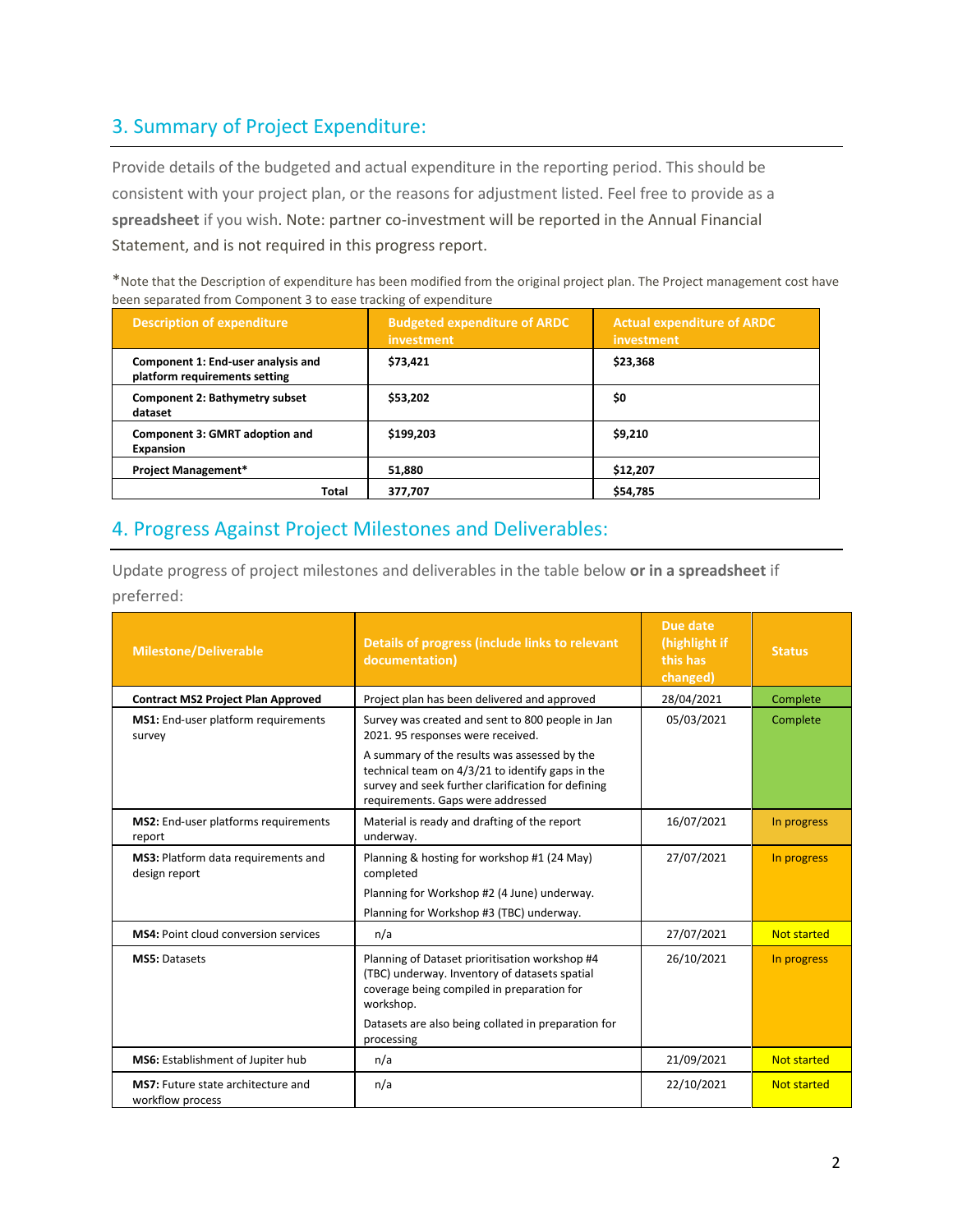| MS8: Cloud infrastructure set up in<br>AusSeabed AWS for data ingestion into<br>GMRT and subset dataset ingested | n/a | 9/12/2021  | Not started |
|------------------------------------------------------------------------------------------------------------------|-----|------------|-------------|
| MS9: GMRT grid composer modified to<br>enable user-control settings                                              | n/a | 25/03/2022 | Not started |
| <b>MS10:</b> Connection to ocean model and<br>delivery of GMRT-AusSeabed platform<br>PoC                         | n/a | 27/05/2022 | Not started |
| <b>MS11:</b> Additional capabilities identified<br>added to Grid Composer                                        | n/a | 10/06/2022 | Not started |

Please provide a description of progress against the project milestones as listed in the project plan, with an explanation of any variation.

Milestone 3: While the delivery of the initial workshops have been delayed in comparison to the plan, the overall delivery of MS3 is still plan on target.

Milestone 5: We expect a minimal delay (3-5 days) in hosting workshop #4. This is not identified as an issue.

## 5. Current Project Constraints & dependencies

Are there any project constraints or dependencies that are outside the control of the project team and may impact on project delivery?

#### None to report at this point in time

### 6. Risks

Are there any changes in risks for the project and relevant mitigations and timeframes?

#### None to report at this point in time

### 7. Issues/Challenges

Are there any issues or challenges that you have encountered during the reporting period?

None to report at this point in time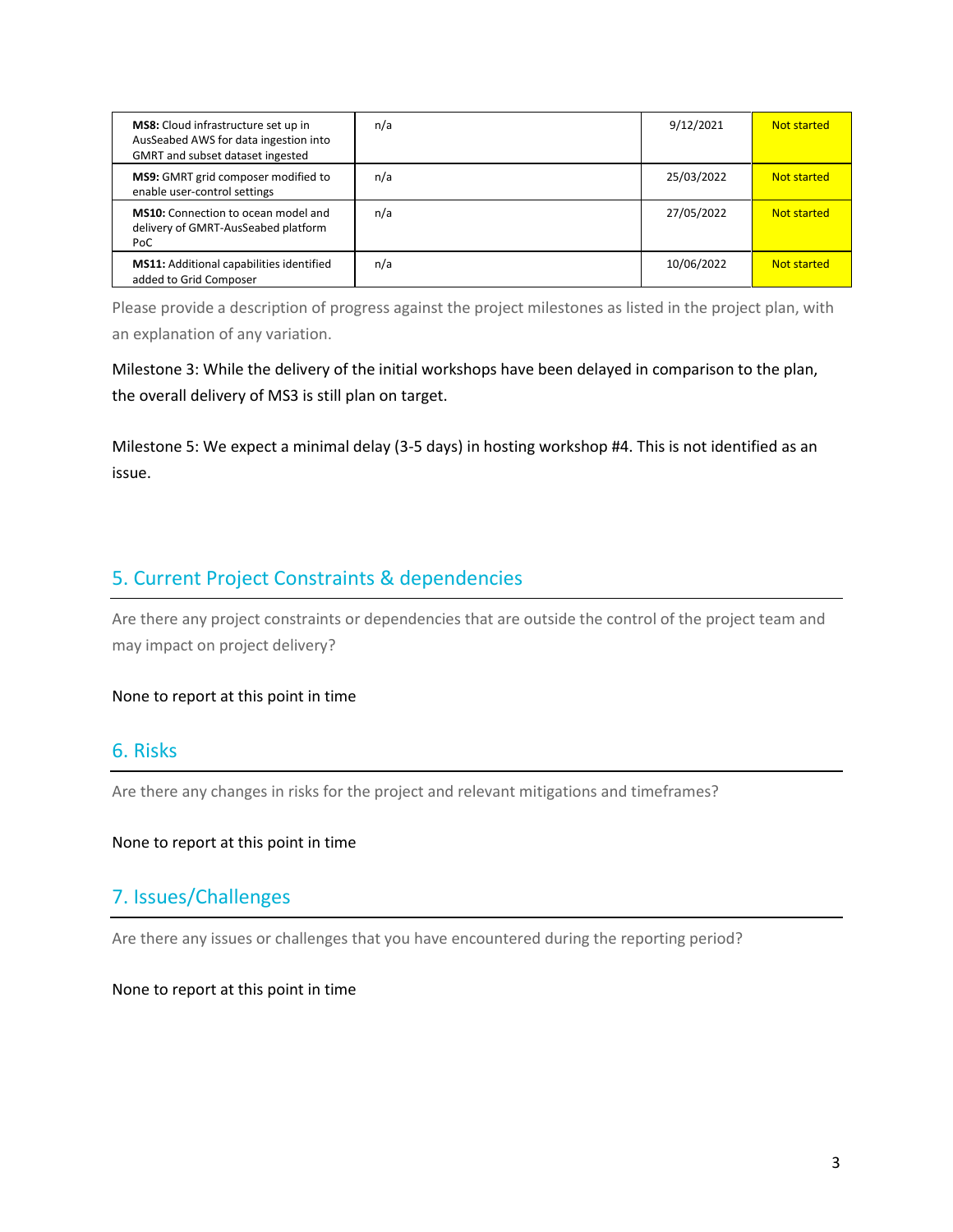# 9. Anything else you would like to tell us about the project:

We have been working with ARDC and GA comms team to develop a Communication Plan for the life of the project [\(Comm\\_schedule\\_simplified.xlxs](https://teams.microsoft.com/l/file/3FAB7B00-B3FD-48DF-B764-F7AE869A885E?tenantId=645b613a-a64c-4250-975f-5f69787d028d&fileType=pdf&objectUrl=https%3A%2F%2Fgeoscienceau.sharepoint.com%2Fsites%2FAusSeabed%2FShared%20Documents%2FGMRT-AusSeabed%2FSteeringCommitteeWorkspace%2FQuarterlyMeetings%2FMeeting1%2FPapers%2FComms_Schedule_simplified%20-%20Copy.pdf&baseUrl=https%3A%2F%2Fgeoscienceau.sharepoint.com%2Fsites%2FAusSeabed&serviceName=teams&threadId=19:9d150386344b43c68ec39255bbf37f22@thread.tacv2&groupId=6317f8c7-2fd1-41a9-8f53-557cb42c9798) in shared folder). The first outputs associated with the Launch of the project have been completed or are underway as followed:

- A [web page](https://ardc.edu.au/project/gmrt-ausseabed/) was created on ARDC website
- A [news article](https://ardc.edu.au/news/piecing-together-the-puzzle-of-australian-seabed-data/) was produced, published on ARDC and shared on social media.
- A short introductory video is underway. Two partners (GA, LDEO) and a key end user (UWA) are or will provide video bits, which can be used through the life of the project. Delivery of the video on track for 1 June week.

We want to thank the Comm teams for their advice and support.

# Impact information

This section is provided so you can report on the impact of the project over time. The Government wishes to demonstrate the impact on researchers (and industry and the general public) of the NCRIS investment, and the ARDC Board is particularly concerned with being able to demonstrate the value of the investment in eResearch Platforms.

ARDC realises that a number of possible impact metrics are lag indicators, but wants to provide guidance about what metrics you should be collecting now to assist with telling a good impact story later. **Note** we understand you may not be able to provide all of these metrics initially.

### Impact metrics

| Impact metric (*add relevant details/links in<br>next section)                       | <b>Interim</b><br>report 1 | Interim<br>report 2 | <b>Interim</b><br>report 3 | <b>Interim</b><br>report 4 |
|--------------------------------------------------------------------------------------|----------------------------|---------------------|----------------------------|----------------------------|
| Number of datasets published (preferably<br>with record in Research Data Australia)* | $\Omega$                   |                     |                            |                            |
| Number of publications using data<br>generated by platform*                          | 0                          |                     |                            |                            |
| Number of publications that cite<br>/reference the platform*                         | 0                          |                     |                            |                            |
| Social media mentions of platform <sup>*</sup>                                       |                            |                     |                            |                            |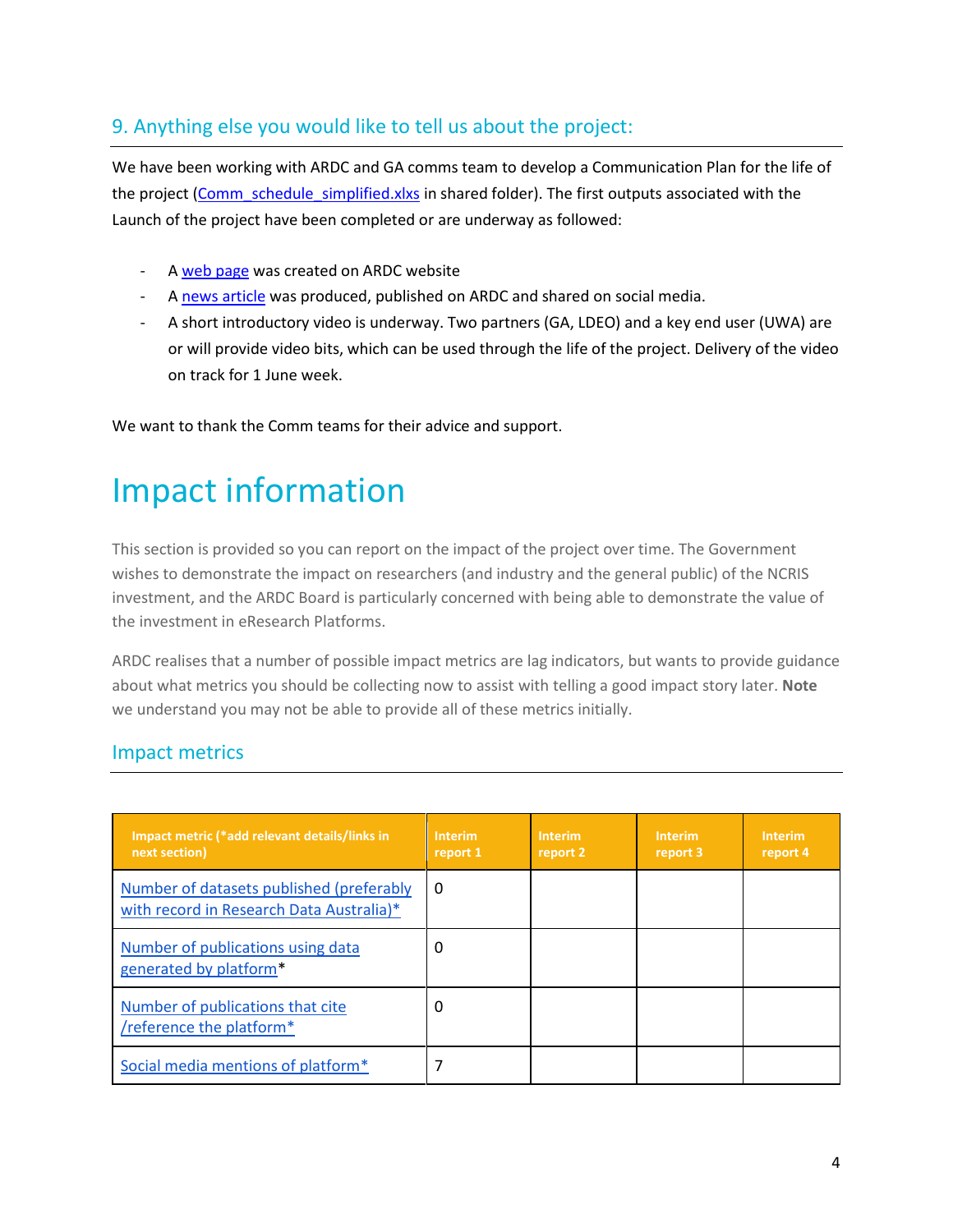| Blog posts/news articles that reference<br>platform*                                 | $\mathbf{1}$ |  |  |
|--------------------------------------------------------------------------------------|--------------|--|--|
| Number of users*                                                                     | 0            |  |  |
| Number of active users (over 90-day<br>period)                                       | 0            |  |  |
| Number of jobs run (i.e. number of<br>processes submitted through the<br>Platform)   | 0            |  |  |
| Instruments supported                                                                | 0            |  |  |
| Number of engagement/outreach                                                        | $2+$         |  |  |
| activities (e.g. seminars, presentations,<br>demos, meetings with new stakeholders)* | (Tbcounted)  |  |  |
| Number of researchers trained (online or<br>face-to-face)*                           | $\Omega$     |  |  |

# Links to publications and other communications

<span id="page-4-0"></span>Published datasets generated by platform

N/A

<span id="page-4-1"></span>Publications using data generated by platform

N/A

<span id="page-4-2"></span>Publications that cite/reference the platform

N/A

<span id="page-4-3"></span>Social media mentions of the platform

- <https://twitter.com/SchmidtOcean/status/1394688223872491521>
- <https://twitter.com/GeoscienceAus/status/1392615635155312643>
- [https://twitter.com/ARDC\\_AU/status/1390131719349706752](https://twitter.com/ARDC_AU/status/1390131719349706752)
- [https://www.linkedin.com/posts/australian-research-data-commons\\_as-a-professional](https://www.linkedin.com/posts/australian-research-data-commons_as-a-professional-coastal-engineer-im-activity-6795897433063854080-0qd4)[coastal-engineer-im-activity-6795897433063854080-0qd4](https://www.linkedin.com/posts/australian-research-data-commons_as-a-professional-coastal-engineer-im-activity-6795897433063854080-0qd4)
- [https://www.linkedin.com/posts/geoscience-australia\\_seabed-data-bathymetry-activity-](https://www.linkedin.com/posts/geoscience-australia_seabed-data-bathymetry-activity-6798382531285786624-Ehyi)[6798382531285786624-Ehyi](https://www.linkedin.com/posts/geoscience-australia_seabed-data-bathymetry-activity-6798382531285786624-Ehyi)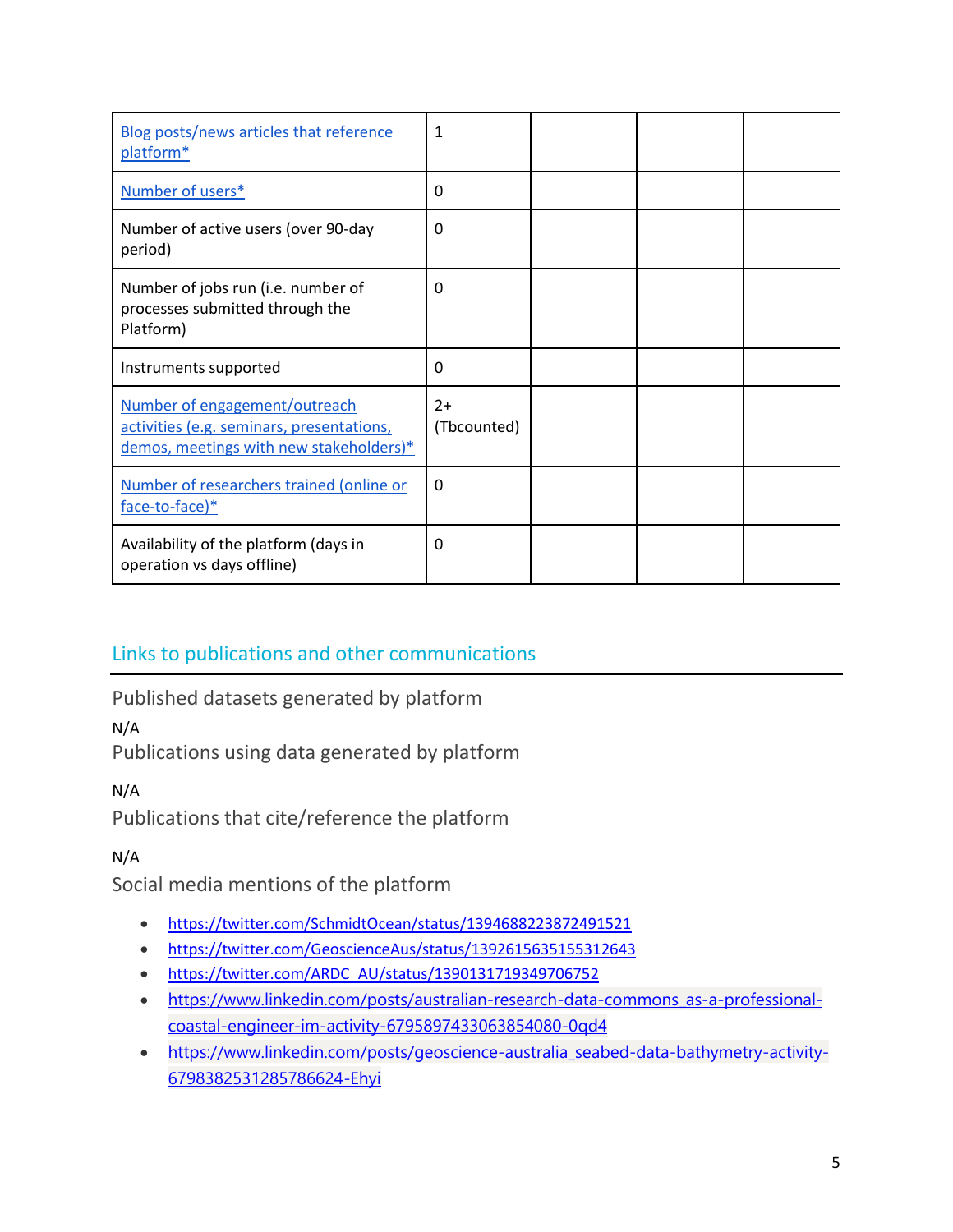- [https://www.linkedin.com/posts/geoscience-australia\\_last-week-our-team-from](https://www.linkedin.com/posts/geoscience-australia_last-week-our-team-from-ausseabed-were-found-activity-6740455331530346496-QiNA)[ausseabed-were-found-activity-6740455331530346496-QiNA](https://www.linkedin.com/posts/geoscience-australia_last-week-our-team-from-ausseabed-were-found-activity-6740455331530346496-QiNA)
- <https://twitter.com/GeoscienceAus/status/1334690143886864385>

<span id="page-5-0"></span>Blog posts/news articles that reference the platform

<https://ardc.edu.au/news/piecing-together-the-puzzle-of-australian-seabed-data/>

### <span id="page-5-1"></span>Details on engagement, outreach and training activities

We have established a communications plan for the project, in collaboration with the ARDC communications team. The communications plan is nearing finalisation and the communications schedule can be found [\(Comm\\_schedule\\_simplified.xlxs](https://teams.microsoft.com/l/file/3FAB7B00-B3FD-48DF-B764-F7AE869A885E?tenantId=645b613a-a64c-4250-975f-5f69787d028d&fileType=pdf&objectUrl=https%3A%2F%2Fgeoscienceau.sharepoint.com%2Fsites%2FAusSeabed%2FShared%20Documents%2FGMRT-AusSeabed%2FSteeringCommitteeWorkspace%2FQuarterlyMeetings%2FMeeting1%2FPapers%2FComms_Schedule_simplified%20-%20Copy.pdf&baseUrl=https%3A%2F%2Fgeoscienceau.sharepoint.com%2Fsites%2FAusSeabed&serviceName=teams&threadId=19:9d150386344b43c68ec39255bbf37f22@thread.tacv2&groupId=6317f8c7-2fd1-41a9-8f53-557cb42c9798) in shared folder). The communications campaign includes various media formats including video, infographics, articles, webinars and presentations across a wide range of audiences. In short, our plan is to highlight he project launch, the data subset, project mid-point, developed user tools and project end-point.

To-date, we have:

- Released a project launch article with the ARDC [\(https://ardc.edu.au/news/piecing-together](https://ardc.edu.au/news/piecing-together-the-puzzle-of-australian-seabed-data/)[the-puzzle-of-australian-seabed-data/\)](https://ardc.edu.au/news/piecing-together-the-puzzle-of-australian-seabed-data/) and circulated through social media.
- The project page has been established by the ARDC [\(https://ardc.edu.au/project/gmrt](https://ardc.edu.au/project/gmrt-ausseabed/)[ausseabed/\)](https://ardc.edu.au/project/gmrt-ausseabed/).
- Presented on the project at:
	- o the external AusSeabed Quarterly Showcase in March
	- o AODN Technical Advisory Group quarterly meeting in May, and
	- o Geohab 2021 in May (international conference on Marine benthic habitats)



Coming up shortly, we have:

 A short introductory video featuring two partners (GA, LDEO) and a key end user (UWA) providing video bits and simple animation showing the expected result of the project. Delivery of the video on track for 1 June week.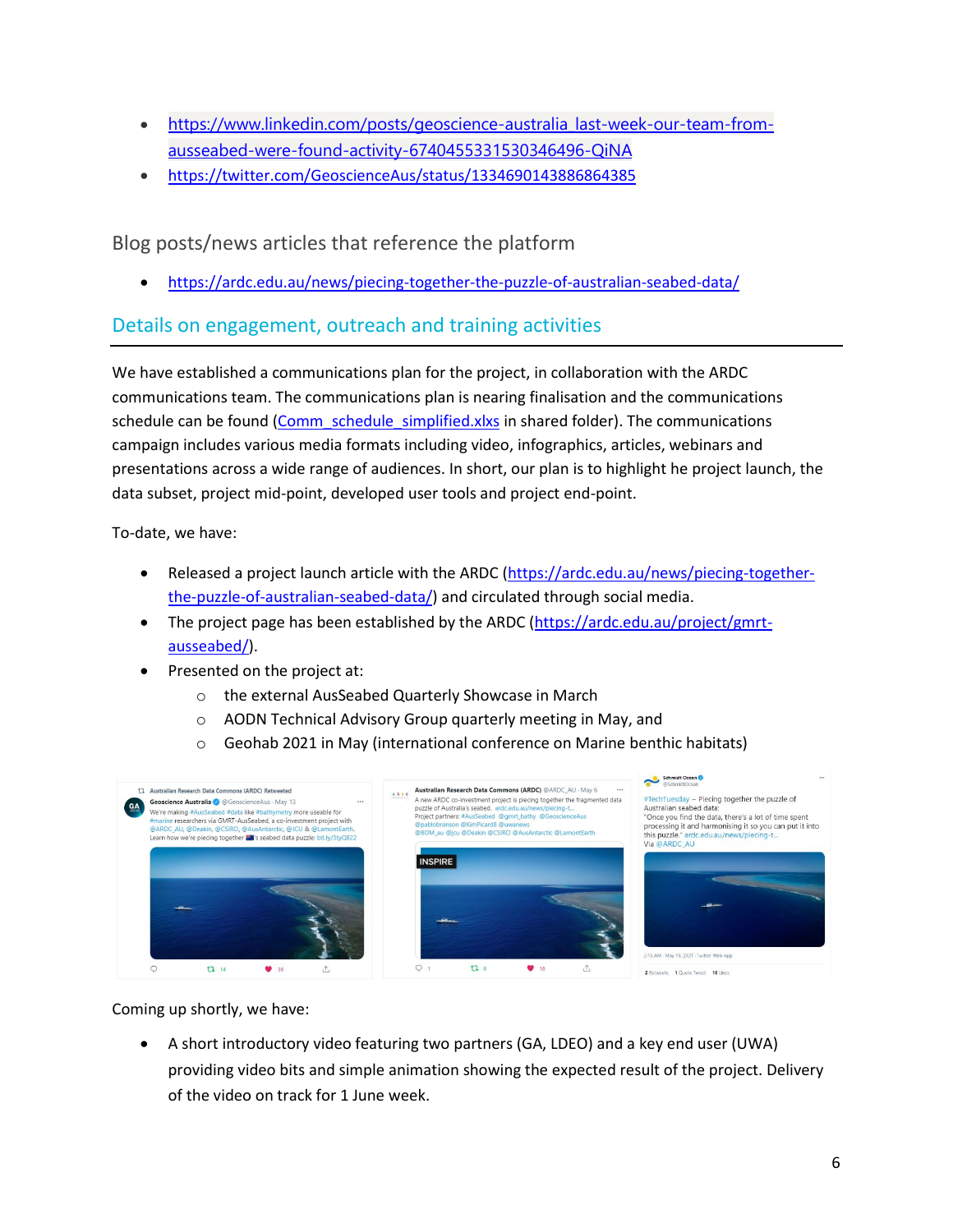# Implementing FAIR Platforms and Outputs

### FAIR project outputs

Describe the project's progress in making the **project** outputs (publications, code, etc) FAIR.

### No progress has been made in the early stages of this project. All outputs are intended to be FAIR as outlined below.

### FAIR platform outputs

Describe what functions/features are being implemented in the Platform to enable FAIR or FAIR-ready outputs (data, code, visualisations, etc).

- All datasets selected will be published to the AusSeabed data portal and the GMRT synthesis, which serves FAIR and Open data nationally and globally.
- Datasets (Metadata output to STAC and data) and services/tools will be co-located in AWS.
- We will be adopting ISO and OGC standards where appropriate to make frameworks interoperable and findable.
- We will be delivering/utilising accessible, open-source tools where possible. Jupiter Hub will be located on NECTAR pending design allowing for a performant and cost effective hybrid infrastructure that allows storage in AWS and processing in NECTAR.
- We will be perusing automation and standardisation as a core value to build a reproducible platform.

## <span id="page-6-0"></span>Details on users of the platform

Provide a brief breakdown of where these users come from; for example, which institutions the core user groups are from, or how many users from each of the following broad categories: .edu.au, .gov.au, .org.au, .edu (international academic institutions), .com (gmails etc.), other.

We expect that we will engage 2900-3600 users per annum, based on AusSeabed and GMRT usage statistics. We expect a range of users from the academic, government and industry sectors.

We cannot provide a specific breakdown on where our users will come from as the platform is not live. However according to the 95 respondents to the end-user survey completed in Feb, users from all around Australia responded with highest percentage from WA, NSW, Vic and Qld, as well as